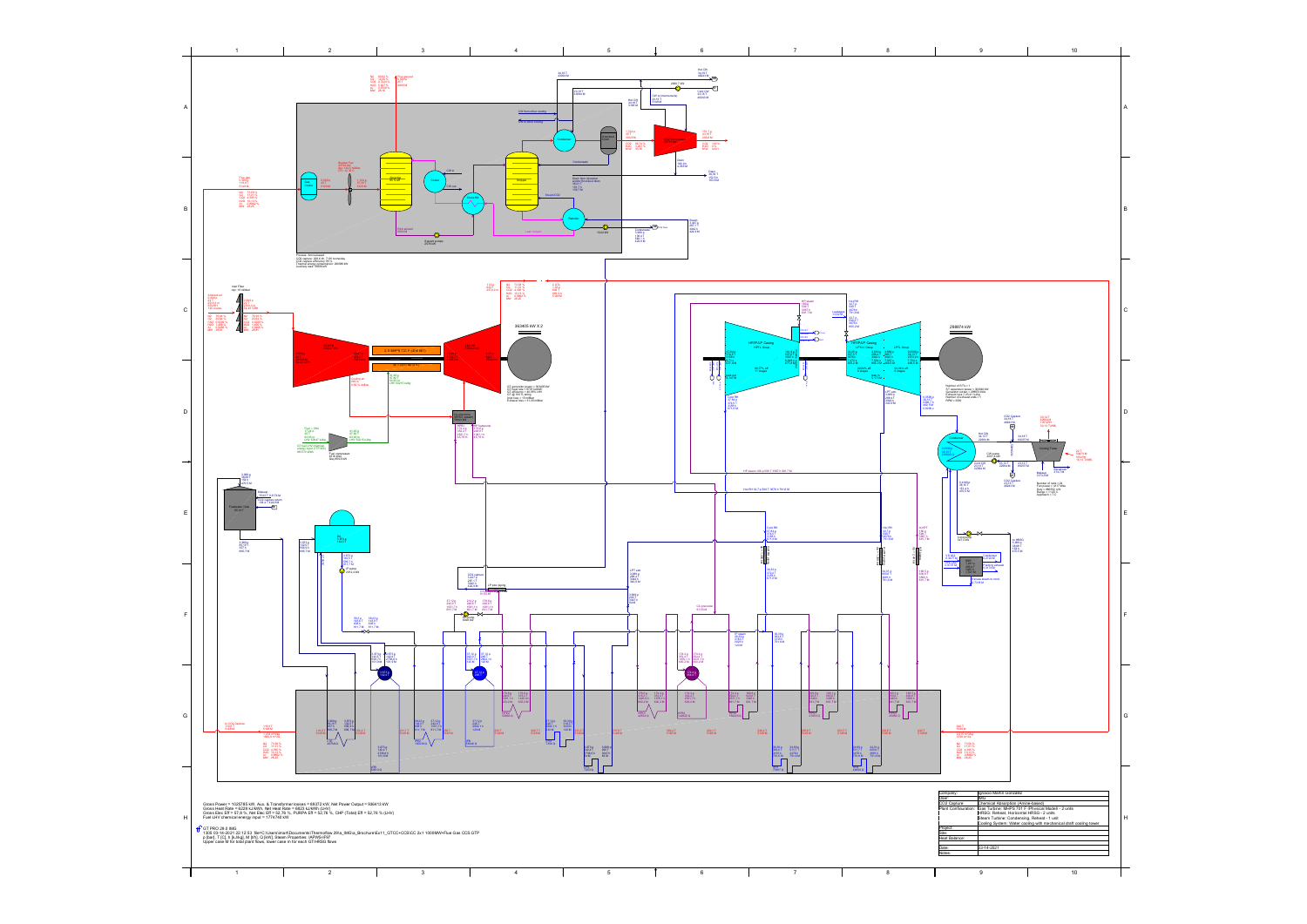

p [bar] T [C] M [t/h], Steam Properties: IAPWS-IF97  $\mathfrak{f}$ 1305 03-14-2021 22:12:53 file=C:\Users\imart\Documents\Thermoflow 29\a\_IMG\a\_Brochure\Ex11\_GTCC+CCS\CC 2x1 1000MW+Flue Gas CCS.GTP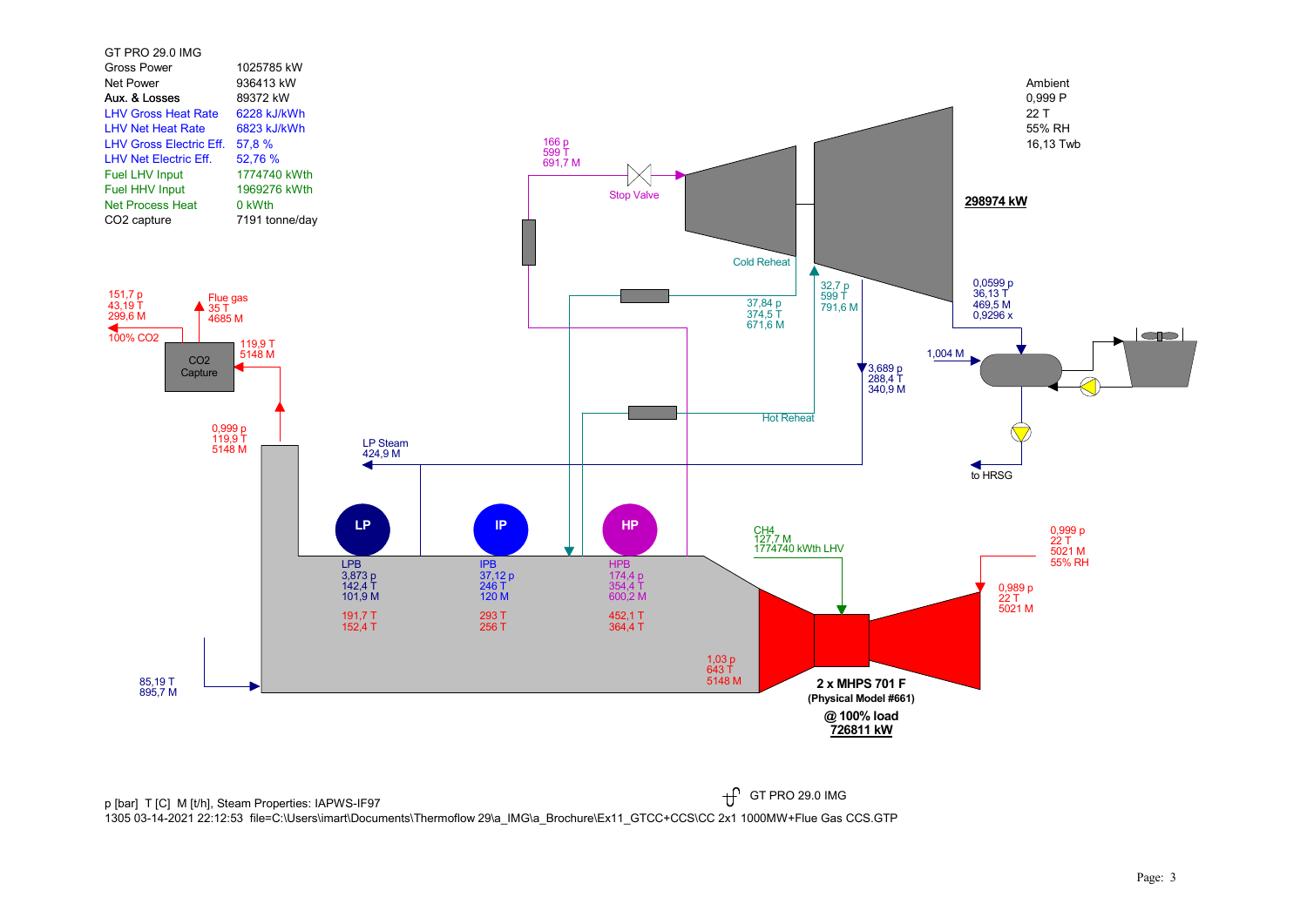

p[bar], T[C], M[t/h], Steam Properties: IAPWS-IF97

1305 03-14-2021 22:12:53 file=C:\Users\imart\Documents\Thermoflow 29\a\_IMG\a\_Brochure\Ex11\_GTCC+CCS\CC 2x1 1000MW+Flue Gas CCS.GTP